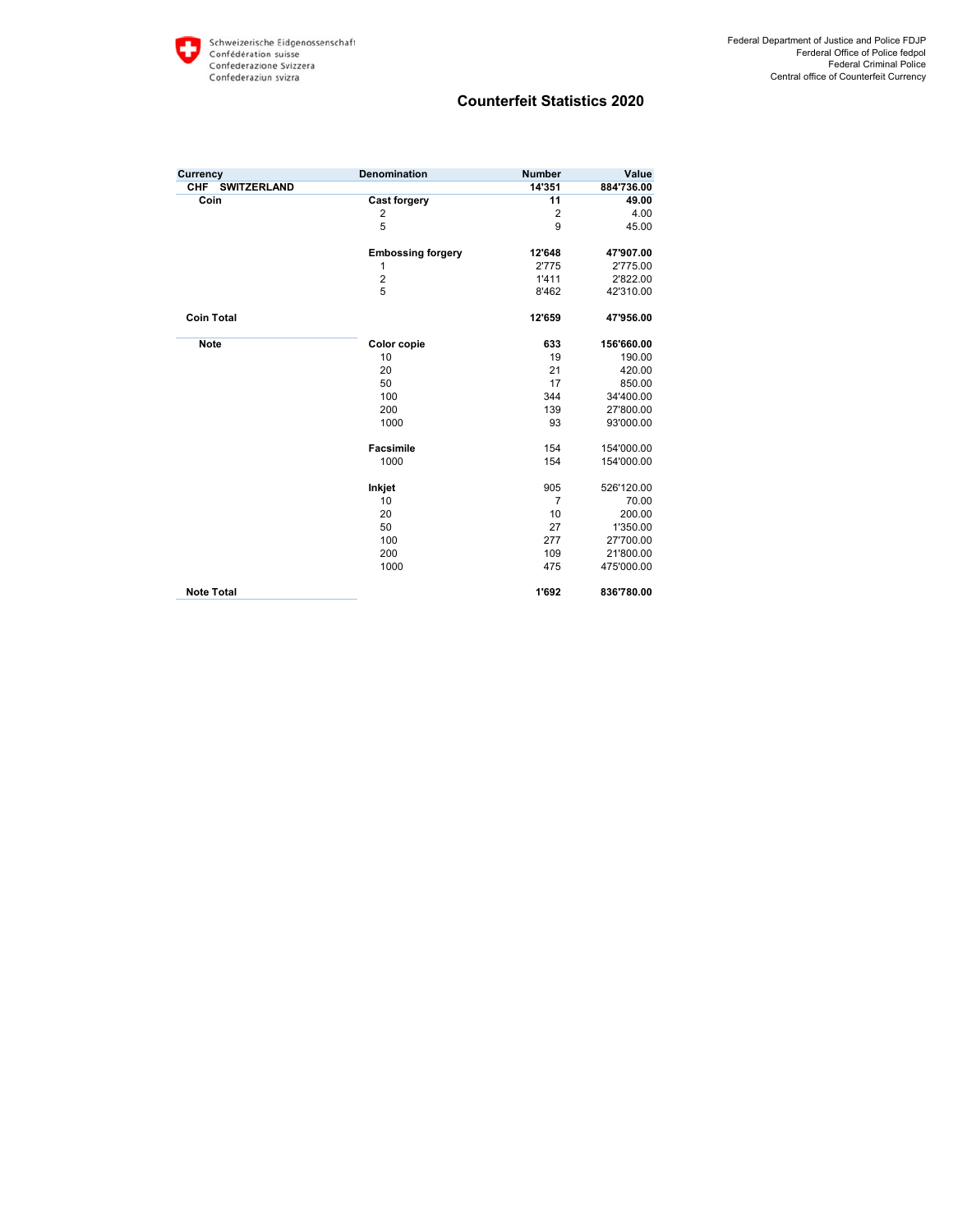| <b>AED</b><br><b>UNITED ARAB EMIRATES</b><br>1<br>100.00<br>1<br><b>Note</b><br>Offset<br>100.00<br>$\mathbf{1}$<br>100<br>100.00<br>1<br><b>Note Total</b><br>100.00<br><b>AUD</b><br><b>AUSTRALIA</b><br>1<br>100.00<br><b>Inkjet</b><br>$\mathbf{1}$<br>100.00<br><b>Note</b><br>$\mathbf{1}$<br>100<br>100.00<br>1<br><b>Note Total</b><br>100.00<br>$\overline{2}$<br><b>CANADA</b><br><b>CAD</b><br>105.00<br><b>Note</b><br>$\overline{2}$<br>105.00<br>Inkjet<br>5<br>1<br>5.00<br>100<br>$\mathbf{1}$<br>100.00<br>$\overline{2}$<br><b>Note Total</b><br>105.00<br>CNY CHINA<br>83<br>8'170.00<br><b>Note</b><br><b>Color copie</b><br>59<br>5'900.00<br>100<br>59<br>5'900.00<br>Inkjet<br>5<br>500.00<br>5<br>100<br>500.00<br><b>Offset</b><br>19<br>1'770.00<br>20<br>$\mathbf{1}$<br>20.00<br>50<br>$\mathbf{1}$<br>50.00<br>100<br>17<br>1'700.00<br><b>Note Total</b><br>83<br>8'170.00<br>EGP<br><b>EGYPT</b><br>1<br>200.00<br>$\overline{1}$<br><b>Note</b><br>Inkjet<br>200.00<br>1<br>200<br>200.00<br>1<br><b>Note Total</b><br>200.00<br><b>EUROPA</b><br>4'359<br>899'345.00<br><b>EUR</b><br><b>Note</b><br><b>Color copie</b><br>79<br>5'725.00<br>5<br>1<br>5.00<br>10<br>$\mathbf{1}$<br>10.00<br>20<br>8<br>160.00<br>50<br>43<br>2'150.00<br>24<br>100<br>2'400.00<br>500<br>$\overline{2}$<br>1'000.00<br><b>Facsimile</b><br>1'030<br>485'710.00<br>10<br>1<br>10.00<br>39<br>100<br>3'900.00<br>200<br>44<br>8'800.00<br>500<br>946<br>473'000.00<br>Inkjet<br>594<br>28'950.00<br>5<br>4<br>20.00<br>10<br>9<br>90.00<br>20<br>137<br>2'740.00<br>50<br>414<br>20'700.00<br>100<br>24<br>2'400.00<br>6<br>500<br>3'000.00<br><b>Offset</b><br>2'656<br>378'960.00<br>5<br>18<br>90.00<br>10<br>190<br>1'900.00<br>20<br>76<br>1'520.00<br>50<br>997<br>49'850.00<br>100<br>865<br>86'500.00<br>200<br>53<br>10'600.00<br>457<br>500<br>228'500.00<br><b>Note Total</b><br>4'359<br>899'345.00 | Currency | Denomination | Number | Value |
|----------------------------------------------------------------------------------------------------------------------------------------------------------------------------------------------------------------------------------------------------------------------------------------------------------------------------------------------------------------------------------------------------------------------------------------------------------------------------------------------------------------------------------------------------------------------------------------------------------------------------------------------------------------------------------------------------------------------------------------------------------------------------------------------------------------------------------------------------------------------------------------------------------------------------------------------------------------------------------------------------------------------------------------------------------------------------------------------------------------------------------------------------------------------------------------------------------------------------------------------------------------------------------------------------------------------------------------------------------------------------------------------------------------------------------------------------------------------------------------------------------------------------------------------------------------------------------------------------------------------------------------------------------------------------------------------------------------------------------------------------------------------------------------------------------------------------------------------------------------------------------------------------------------------------------|----------|--------------|--------|-------|
|                                                                                                                                                                                                                                                                                                                                                                                                                                                                                                                                                                                                                                                                                                                                                                                                                                                                                                                                                                                                                                                                                                                                                                                                                                                                                                                                                                                                                                                                                                                                                                                                                                                                                                                                                                                                                                                                                                                                  |          |              |        |       |
|                                                                                                                                                                                                                                                                                                                                                                                                                                                                                                                                                                                                                                                                                                                                                                                                                                                                                                                                                                                                                                                                                                                                                                                                                                                                                                                                                                                                                                                                                                                                                                                                                                                                                                                                                                                                                                                                                                                                  |          |              |        |       |
|                                                                                                                                                                                                                                                                                                                                                                                                                                                                                                                                                                                                                                                                                                                                                                                                                                                                                                                                                                                                                                                                                                                                                                                                                                                                                                                                                                                                                                                                                                                                                                                                                                                                                                                                                                                                                                                                                                                                  |          |              |        |       |
|                                                                                                                                                                                                                                                                                                                                                                                                                                                                                                                                                                                                                                                                                                                                                                                                                                                                                                                                                                                                                                                                                                                                                                                                                                                                                                                                                                                                                                                                                                                                                                                                                                                                                                                                                                                                                                                                                                                                  |          |              |        |       |
|                                                                                                                                                                                                                                                                                                                                                                                                                                                                                                                                                                                                                                                                                                                                                                                                                                                                                                                                                                                                                                                                                                                                                                                                                                                                                                                                                                                                                                                                                                                                                                                                                                                                                                                                                                                                                                                                                                                                  |          |              |        |       |
|                                                                                                                                                                                                                                                                                                                                                                                                                                                                                                                                                                                                                                                                                                                                                                                                                                                                                                                                                                                                                                                                                                                                                                                                                                                                                                                                                                                                                                                                                                                                                                                                                                                                                                                                                                                                                                                                                                                                  |          |              |        |       |
|                                                                                                                                                                                                                                                                                                                                                                                                                                                                                                                                                                                                                                                                                                                                                                                                                                                                                                                                                                                                                                                                                                                                                                                                                                                                                                                                                                                                                                                                                                                                                                                                                                                                                                                                                                                                                                                                                                                                  |          |              |        |       |
|                                                                                                                                                                                                                                                                                                                                                                                                                                                                                                                                                                                                                                                                                                                                                                                                                                                                                                                                                                                                                                                                                                                                                                                                                                                                                                                                                                                                                                                                                                                                                                                                                                                                                                                                                                                                                                                                                                                                  |          |              |        |       |
|                                                                                                                                                                                                                                                                                                                                                                                                                                                                                                                                                                                                                                                                                                                                                                                                                                                                                                                                                                                                                                                                                                                                                                                                                                                                                                                                                                                                                                                                                                                                                                                                                                                                                                                                                                                                                                                                                                                                  |          |              |        |       |
|                                                                                                                                                                                                                                                                                                                                                                                                                                                                                                                                                                                                                                                                                                                                                                                                                                                                                                                                                                                                                                                                                                                                                                                                                                                                                                                                                                                                                                                                                                                                                                                                                                                                                                                                                                                                                                                                                                                                  |          |              |        |       |
|                                                                                                                                                                                                                                                                                                                                                                                                                                                                                                                                                                                                                                                                                                                                                                                                                                                                                                                                                                                                                                                                                                                                                                                                                                                                                                                                                                                                                                                                                                                                                                                                                                                                                                                                                                                                                                                                                                                                  |          |              |        |       |
|                                                                                                                                                                                                                                                                                                                                                                                                                                                                                                                                                                                                                                                                                                                                                                                                                                                                                                                                                                                                                                                                                                                                                                                                                                                                                                                                                                                                                                                                                                                                                                                                                                                                                                                                                                                                                                                                                                                                  |          |              |        |       |
|                                                                                                                                                                                                                                                                                                                                                                                                                                                                                                                                                                                                                                                                                                                                                                                                                                                                                                                                                                                                                                                                                                                                                                                                                                                                                                                                                                                                                                                                                                                                                                                                                                                                                                                                                                                                                                                                                                                                  |          |              |        |       |
|                                                                                                                                                                                                                                                                                                                                                                                                                                                                                                                                                                                                                                                                                                                                                                                                                                                                                                                                                                                                                                                                                                                                                                                                                                                                                                                                                                                                                                                                                                                                                                                                                                                                                                                                                                                                                                                                                                                                  |          |              |        |       |
|                                                                                                                                                                                                                                                                                                                                                                                                                                                                                                                                                                                                                                                                                                                                                                                                                                                                                                                                                                                                                                                                                                                                                                                                                                                                                                                                                                                                                                                                                                                                                                                                                                                                                                                                                                                                                                                                                                                                  |          |              |        |       |
|                                                                                                                                                                                                                                                                                                                                                                                                                                                                                                                                                                                                                                                                                                                                                                                                                                                                                                                                                                                                                                                                                                                                                                                                                                                                                                                                                                                                                                                                                                                                                                                                                                                                                                                                                                                                                                                                                                                                  |          |              |        |       |
|                                                                                                                                                                                                                                                                                                                                                                                                                                                                                                                                                                                                                                                                                                                                                                                                                                                                                                                                                                                                                                                                                                                                                                                                                                                                                                                                                                                                                                                                                                                                                                                                                                                                                                                                                                                                                                                                                                                                  |          |              |        |       |
|                                                                                                                                                                                                                                                                                                                                                                                                                                                                                                                                                                                                                                                                                                                                                                                                                                                                                                                                                                                                                                                                                                                                                                                                                                                                                                                                                                                                                                                                                                                                                                                                                                                                                                                                                                                                                                                                                                                                  |          |              |        |       |
|                                                                                                                                                                                                                                                                                                                                                                                                                                                                                                                                                                                                                                                                                                                                                                                                                                                                                                                                                                                                                                                                                                                                                                                                                                                                                                                                                                                                                                                                                                                                                                                                                                                                                                                                                                                                                                                                                                                                  |          |              |        |       |
|                                                                                                                                                                                                                                                                                                                                                                                                                                                                                                                                                                                                                                                                                                                                                                                                                                                                                                                                                                                                                                                                                                                                                                                                                                                                                                                                                                                                                                                                                                                                                                                                                                                                                                                                                                                                                                                                                                                                  |          |              |        |       |
|                                                                                                                                                                                                                                                                                                                                                                                                                                                                                                                                                                                                                                                                                                                                                                                                                                                                                                                                                                                                                                                                                                                                                                                                                                                                                                                                                                                                                                                                                                                                                                                                                                                                                                                                                                                                                                                                                                                                  |          |              |        |       |
|                                                                                                                                                                                                                                                                                                                                                                                                                                                                                                                                                                                                                                                                                                                                                                                                                                                                                                                                                                                                                                                                                                                                                                                                                                                                                                                                                                                                                                                                                                                                                                                                                                                                                                                                                                                                                                                                                                                                  |          |              |        |       |
|                                                                                                                                                                                                                                                                                                                                                                                                                                                                                                                                                                                                                                                                                                                                                                                                                                                                                                                                                                                                                                                                                                                                                                                                                                                                                                                                                                                                                                                                                                                                                                                                                                                                                                                                                                                                                                                                                                                                  |          |              |        |       |
|                                                                                                                                                                                                                                                                                                                                                                                                                                                                                                                                                                                                                                                                                                                                                                                                                                                                                                                                                                                                                                                                                                                                                                                                                                                                                                                                                                                                                                                                                                                                                                                                                                                                                                                                                                                                                                                                                                                                  |          |              |        |       |
|                                                                                                                                                                                                                                                                                                                                                                                                                                                                                                                                                                                                                                                                                                                                                                                                                                                                                                                                                                                                                                                                                                                                                                                                                                                                                                                                                                                                                                                                                                                                                                                                                                                                                                                                                                                                                                                                                                                                  |          |              |        |       |
|                                                                                                                                                                                                                                                                                                                                                                                                                                                                                                                                                                                                                                                                                                                                                                                                                                                                                                                                                                                                                                                                                                                                                                                                                                                                                                                                                                                                                                                                                                                                                                                                                                                                                                                                                                                                                                                                                                                                  |          |              |        |       |
|                                                                                                                                                                                                                                                                                                                                                                                                                                                                                                                                                                                                                                                                                                                                                                                                                                                                                                                                                                                                                                                                                                                                                                                                                                                                                                                                                                                                                                                                                                                                                                                                                                                                                                                                                                                                                                                                                                                                  |          |              |        |       |
|                                                                                                                                                                                                                                                                                                                                                                                                                                                                                                                                                                                                                                                                                                                                                                                                                                                                                                                                                                                                                                                                                                                                                                                                                                                                                                                                                                                                                                                                                                                                                                                                                                                                                                                                                                                                                                                                                                                                  |          |              |        |       |
|                                                                                                                                                                                                                                                                                                                                                                                                                                                                                                                                                                                                                                                                                                                                                                                                                                                                                                                                                                                                                                                                                                                                                                                                                                                                                                                                                                                                                                                                                                                                                                                                                                                                                                                                                                                                                                                                                                                                  |          |              |        |       |
|                                                                                                                                                                                                                                                                                                                                                                                                                                                                                                                                                                                                                                                                                                                                                                                                                                                                                                                                                                                                                                                                                                                                                                                                                                                                                                                                                                                                                                                                                                                                                                                                                                                                                                                                                                                                                                                                                                                                  |          |              |        |       |
|                                                                                                                                                                                                                                                                                                                                                                                                                                                                                                                                                                                                                                                                                                                                                                                                                                                                                                                                                                                                                                                                                                                                                                                                                                                                                                                                                                                                                                                                                                                                                                                                                                                                                                                                                                                                                                                                                                                                  |          |              |        |       |
|                                                                                                                                                                                                                                                                                                                                                                                                                                                                                                                                                                                                                                                                                                                                                                                                                                                                                                                                                                                                                                                                                                                                                                                                                                                                                                                                                                                                                                                                                                                                                                                                                                                                                                                                                                                                                                                                                                                                  |          |              |        |       |
|                                                                                                                                                                                                                                                                                                                                                                                                                                                                                                                                                                                                                                                                                                                                                                                                                                                                                                                                                                                                                                                                                                                                                                                                                                                                                                                                                                                                                                                                                                                                                                                                                                                                                                                                                                                                                                                                                                                                  |          |              |        |       |
|                                                                                                                                                                                                                                                                                                                                                                                                                                                                                                                                                                                                                                                                                                                                                                                                                                                                                                                                                                                                                                                                                                                                                                                                                                                                                                                                                                                                                                                                                                                                                                                                                                                                                                                                                                                                                                                                                                                                  |          |              |        |       |
|                                                                                                                                                                                                                                                                                                                                                                                                                                                                                                                                                                                                                                                                                                                                                                                                                                                                                                                                                                                                                                                                                                                                                                                                                                                                                                                                                                                                                                                                                                                                                                                                                                                                                                                                                                                                                                                                                                                                  |          |              |        |       |
|                                                                                                                                                                                                                                                                                                                                                                                                                                                                                                                                                                                                                                                                                                                                                                                                                                                                                                                                                                                                                                                                                                                                                                                                                                                                                                                                                                                                                                                                                                                                                                                                                                                                                                                                                                                                                                                                                                                                  |          |              |        |       |
|                                                                                                                                                                                                                                                                                                                                                                                                                                                                                                                                                                                                                                                                                                                                                                                                                                                                                                                                                                                                                                                                                                                                                                                                                                                                                                                                                                                                                                                                                                                                                                                                                                                                                                                                                                                                                                                                                                                                  |          |              |        |       |
|                                                                                                                                                                                                                                                                                                                                                                                                                                                                                                                                                                                                                                                                                                                                                                                                                                                                                                                                                                                                                                                                                                                                                                                                                                                                                                                                                                                                                                                                                                                                                                                                                                                                                                                                                                                                                                                                                                                                  |          |              |        |       |
|                                                                                                                                                                                                                                                                                                                                                                                                                                                                                                                                                                                                                                                                                                                                                                                                                                                                                                                                                                                                                                                                                                                                                                                                                                                                                                                                                                                                                                                                                                                                                                                                                                                                                                                                                                                                                                                                                                                                  |          |              |        |       |
|                                                                                                                                                                                                                                                                                                                                                                                                                                                                                                                                                                                                                                                                                                                                                                                                                                                                                                                                                                                                                                                                                                                                                                                                                                                                                                                                                                                                                                                                                                                                                                                                                                                                                                                                                                                                                                                                                                                                  |          |              |        |       |
|                                                                                                                                                                                                                                                                                                                                                                                                                                                                                                                                                                                                                                                                                                                                                                                                                                                                                                                                                                                                                                                                                                                                                                                                                                                                                                                                                                                                                                                                                                                                                                                                                                                                                                                                                                                                                                                                                                                                  |          |              |        |       |
|                                                                                                                                                                                                                                                                                                                                                                                                                                                                                                                                                                                                                                                                                                                                                                                                                                                                                                                                                                                                                                                                                                                                                                                                                                                                                                                                                                                                                                                                                                                                                                                                                                                                                                                                                                                                                                                                                                                                  |          |              |        |       |
|                                                                                                                                                                                                                                                                                                                                                                                                                                                                                                                                                                                                                                                                                                                                                                                                                                                                                                                                                                                                                                                                                                                                                                                                                                                                                                                                                                                                                                                                                                                                                                                                                                                                                                                                                                                                                                                                                                                                  |          |              |        |       |
|                                                                                                                                                                                                                                                                                                                                                                                                                                                                                                                                                                                                                                                                                                                                                                                                                                                                                                                                                                                                                                                                                                                                                                                                                                                                                                                                                                                                                                                                                                                                                                                                                                                                                                                                                                                                                                                                                                                                  |          |              |        |       |
|                                                                                                                                                                                                                                                                                                                                                                                                                                                                                                                                                                                                                                                                                                                                                                                                                                                                                                                                                                                                                                                                                                                                                                                                                                                                                                                                                                                                                                                                                                                                                                                                                                                                                                                                                                                                                                                                                                                                  |          |              |        |       |
|                                                                                                                                                                                                                                                                                                                                                                                                                                                                                                                                                                                                                                                                                                                                                                                                                                                                                                                                                                                                                                                                                                                                                                                                                                                                                                                                                                                                                                                                                                                                                                                                                                                                                                                                                                                                                                                                                                                                  |          |              |        |       |
|                                                                                                                                                                                                                                                                                                                                                                                                                                                                                                                                                                                                                                                                                                                                                                                                                                                                                                                                                                                                                                                                                                                                                                                                                                                                                                                                                                                                                                                                                                                                                                                                                                                                                                                                                                                                                                                                                                                                  |          |              |        |       |
|                                                                                                                                                                                                                                                                                                                                                                                                                                                                                                                                                                                                                                                                                                                                                                                                                                                                                                                                                                                                                                                                                                                                                                                                                                                                                                                                                                                                                                                                                                                                                                                                                                                                                                                                                                                                                                                                                                                                  |          |              |        |       |
|                                                                                                                                                                                                                                                                                                                                                                                                                                                                                                                                                                                                                                                                                                                                                                                                                                                                                                                                                                                                                                                                                                                                                                                                                                                                                                                                                                                                                                                                                                                                                                                                                                                                                                                                                                                                                                                                                                                                  |          |              |        |       |
|                                                                                                                                                                                                                                                                                                                                                                                                                                                                                                                                                                                                                                                                                                                                                                                                                                                                                                                                                                                                                                                                                                                                                                                                                                                                                                                                                                                                                                                                                                                                                                                                                                                                                                                                                                                                                                                                                                                                  |          |              |        |       |
|                                                                                                                                                                                                                                                                                                                                                                                                                                                                                                                                                                                                                                                                                                                                                                                                                                                                                                                                                                                                                                                                                                                                                                                                                                                                                                                                                                                                                                                                                                                                                                                                                                                                                                                                                                                                                                                                                                                                  |          |              |        |       |
|                                                                                                                                                                                                                                                                                                                                                                                                                                                                                                                                                                                                                                                                                                                                                                                                                                                                                                                                                                                                                                                                                                                                                                                                                                                                                                                                                                                                                                                                                                                                                                                                                                                                                                                                                                                                                                                                                                                                  |          |              |        |       |
|                                                                                                                                                                                                                                                                                                                                                                                                                                                                                                                                                                                                                                                                                                                                                                                                                                                                                                                                                                                                                                                                                                                                                                                                                                                                                                                                                                                                                                                                                                                                                                                                                                                                                                                                                                                                                                                                                                                                  |          |              |        |       |
|                                                                                                                                                                                                                                                                                                                                                                                                                                                                                                                                                                                                                                                                                                                                                                                                                                                                                                                                                                                                                                                                                                                                                                                                                                                                                                                                                                                                                                                                                                                                                                                                                                                                                                                                                                                                                                                                                                                                  |          |              |        |       |
|                                                                                                                                                                                                                                                                                                                                                                                                                                                                                                                                                                                                                                                                                                                                                                                                                                                                                                                                                                                                                                                                                                                                                                                                                                                                                                                                                                                                                                                                                                                                                                                                                                                                                                                                                                                                                                                                                                                                  |          |              |        |       |
|                                                                                                                                                                                                                                                                                                                                                                                                                                                                                                                                                                                                                                                                                                                                                                                                                                                                                                                                                                                                                                                                                                                                                                                                                                                                                                                                                                                                                                                                                                                                                                                                                                                                                                                                                                                                                                                                                                                                  |          |              |        |       |
|                                                                                                                                                                                                                                                                                                                                                                                                                                                                                                                                                                                                                                                                                                                                                                                                                                                                                                                                                                                                                                                                                                                                                                                                                                                                                                                                                                                                                                                                                                                                                                                                                                                                                                                                                                                                                                                                                                                                  |          |              |        |       |
|                                                                                                                                                                                                                                                                                                                                                                                                                                                                                                                                                                                                                                                                                                                                                                                                                                                                                                                                                                                                                                                                                                                                                                                                                                                                                                                                                                                                                                                                                                                                                                                                                                                                                                                                                                                                                                                                                                                                  |          |              |        |       |
|                                                                                                                                                                                                                                                                                                                                                                                                                                                                                                                                                                                                                                                                                                                                                                                                                                                                                                                                                                                                                                                                                                                                                                                                                                                                                                                                                                                                                                                                                                                                                                                                                                                                                                                                                                                                                                                                                                                                  |          |              |        |       |
|                                                                                                                                                                                                                                                                                                                                                                                                                                                                                                                                                                                                                                                                                                                                                                                                                                                                                                                                                                                                                                                                                                                                                                                                                                                                                                                                                                                                                                                                                                                                                                                                                                                                                                                                                                                                                                                                                                                                  |          |              |        |       |
|                                                                                                                                                                                                                                                                                                                                                                                                                                                                                                                                                                                                                                                                                                                                                                                                                                                                                                                                                                                                                                                                                                                                                                                                                                                                                                                                                                                                                                                                                                                                                                                                                                                                                                                                                                                                                                                                                                                                  |          |              |        |       |
|                                                                                                                                                                                                                                                                                                                                                                                                                                                                                                                                                                                                                                                                                                                                                                                                                                                                                                                                                                                                                                                                                                                                                                                                                                                                                                                                                                                                                                                                                                                                                                                                                                                                                                                                                                                                                                                                                                                                  |          |              |        |       |
|                                                                                                                                                                                                                                                                                                                                                                                                                                                                                                                                                                                                                                                                                                                                                                                                                                                                                                                                                                                                                                                                                                                                                                                                                                                                                                                                                                                                                                                                                                                                                                                                                                                                                                                                                                                                                                                                                                                                  |          |              |        |       |
|                                                                                                                                                                                                                                                                                                                                                                                                                                                                                                                                                                                                                                                                                                                                                                                                                                                                                                                                                                                                                                                                                                                                                                                                                                                                                                                                                                                                                                                                                                                                                                                                                                                                                                                                                                                                                                                                                                                                  |          |              |        |       |
|                                                                                                                                                                                                                                                                                                                                                                                                                                                                                                                                                                                                                                                                                                                                                                                                                                                                                                                                                                                                                                                                                                                                                                                                                                                                                                                                                                                                                                                                                                                                                                                                                                                                                                                                                                                                                                                                                                                                  |          |              |        |       |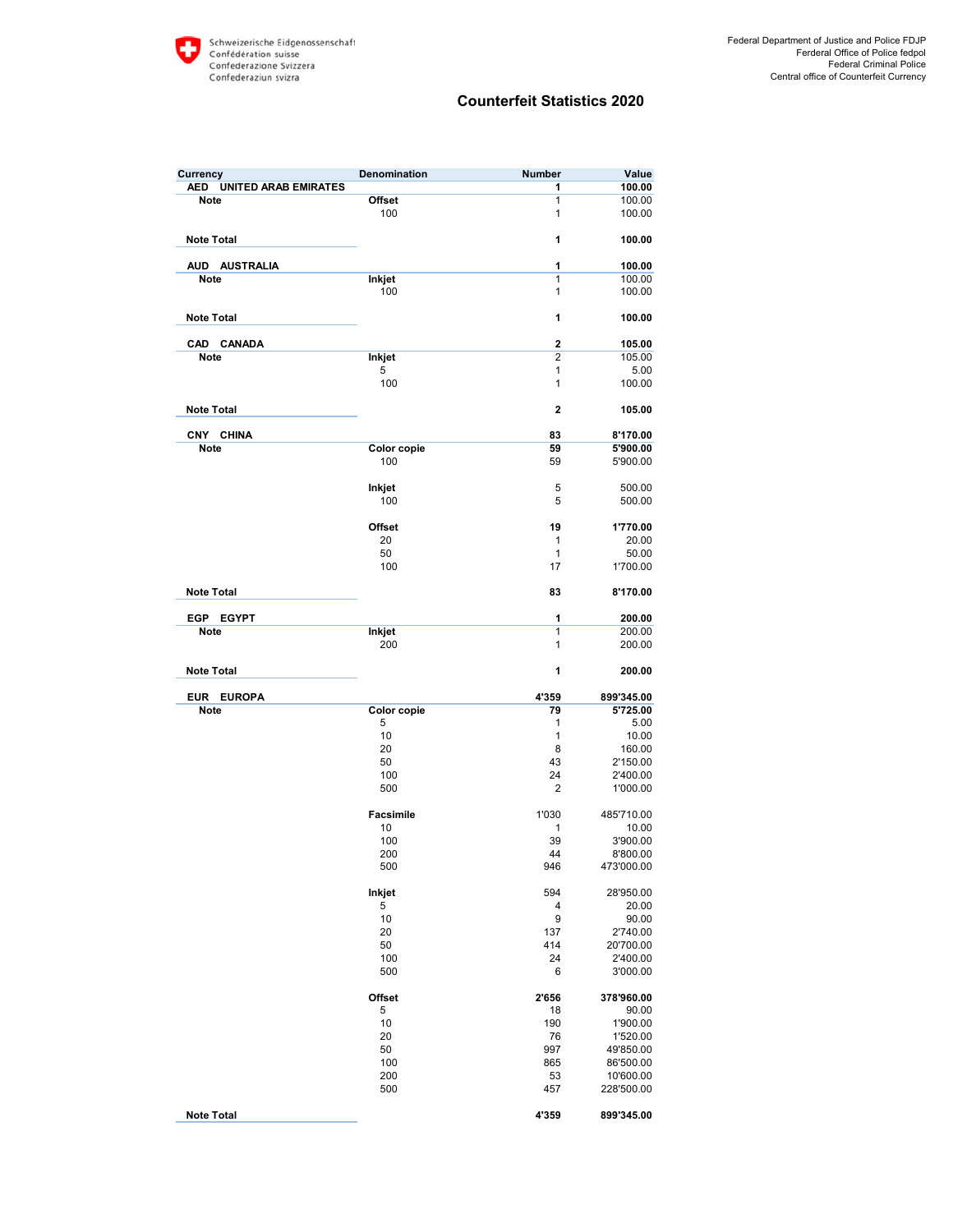| Currency                                  | <b>Denomination</b> | <b>Number</b>           | Value                 |
|-------------------------------------------|---------------------|-------------------------|-----------------------|
| <b>GBP</b><br><b>UNITED KINDOM</b>        |                     | 27                      | 620.00                |
| Note                                      | Color copie         | 2                       | 40.00                 |
|                                           | 20                  | 2                       | 40.00                 |
|                                           | Inkjet              | 3                       | 60.00                 |
|                                           | 20                  | 3                       | 60.00                 |
|                                           |                     |                         |                       |
|                                           | <b>Offset</b>       | 22                      | 520.00                |
|                                           | 10                  | 1                       | 10.00                 |
|                                           | 20                  | 18                      | 360.00                |
|                                           | 50                  | 3                       | 150.00                |
| <b>Note Total</b>                         |                     |                         |                       |
|                                           |                     | 27                      | 620.00                |
| PHP<br><b>PHILIPPINES</b>                 |                     | $\overline{\mathbf{c}}$ | 2'000.00              |
| Note                                      | Inkjet              | $\overline{2}$          | 2'000.00              |
|                                           | 1000                | 2                       | 2'000.00              |
|                                           |                     |                         |                       |
| <b>Note Total</b>                         |                     | 2                       | 2'000.00              |
|                                           |                     |                         |                       |
| <b>RUB RUSIAN FEDERATION</b><br>Note      |                     | 6<br>1                  | 30'000.00<br>5'000.00 |
|                                           | Inkjet<br>5000      | 1                       | 5'000.00              |
|                                           |                     |                         |                       |
|                                           | <b>Offset</b>       | 5                       | 25'000.00             |
|                                           | 5000                | 5                       | 25'000.00             |
|                                           |                     |                         |                       |
| <b>Note Total</b>                         |                     | 6                       | 30'000.00             |
|                                           |                     |                         |                       |
| <b>SAUDI ARABIA</b><br>SAR<br><b>Note</b> |                     | 3<br>3                  | 1'500.00<br>1'500.00  |
|                                           | Inkjet<br>500       | 3                       | 1'500.00              |
|                                           |                     |                         |                       |
| <b>Note Total</b>                         |                     | 3                       | 1'500.00              |
|                                           |                     |                         |                       |
| <b>SWEDEN</b><br>SEK                      |                     | 3                       | 1'500.00              |
| <b>Note</b>                               | Color copie         | 1                       | 500.00                |
|                                           | 500                 | 1                       | 500.00                |
|                                           | Inkjet              | $\overline{2}$          | 1'000.00              |
|                                           | 500                 | 2                       | 1'000.00              |
|                                           |                     |                         |                       |
| <b>Note Total</b>                         |                     | 3                       | 1'500.00              |
|                                           |                     |                         |                       |
| TRY<br><b>TURKEY</b>                      |                     | 9                       | 720.00                |
| <b>Note</b>                               | Color copie         | $\overline{2}$          | 200.00                |
|                                           | 100                 | 2                       | 200.00                |
|                                           |                     | 6                       | 320.00                |
|                                           | Inkjet<br>10        | $\overline{2}$          | 20.00                 |
|                                           | 50                  | $\overline{2}$          | 100.00                |
|                                           | 100                 | $\overline{2}$          | 200.00                |
|                                           |                     |                         |                       |
|                                           | Offset              | 1                       | 200.00                |
|                                           | 200                 | 1                       | 200.00                |
|                                           |                     |                         |                       |
| <b>Note Total</b>                         |                     | 9                       | 720.00                |
| <b>UAH</b><br><b>UKRAINE</b>              |                     | 69                      | 29'700.00             |
| Note                                      | Offset              | 69                      | 29'700.00             |
|                                           | 100                 | 12                      | 1'200.00              |
|                                           | 500                 | 57                      | 28'500.00             |
|                                           |                     |                         |                       |
| <b>Note Total</b>                         |                     | 69                      | 29'700.00             |